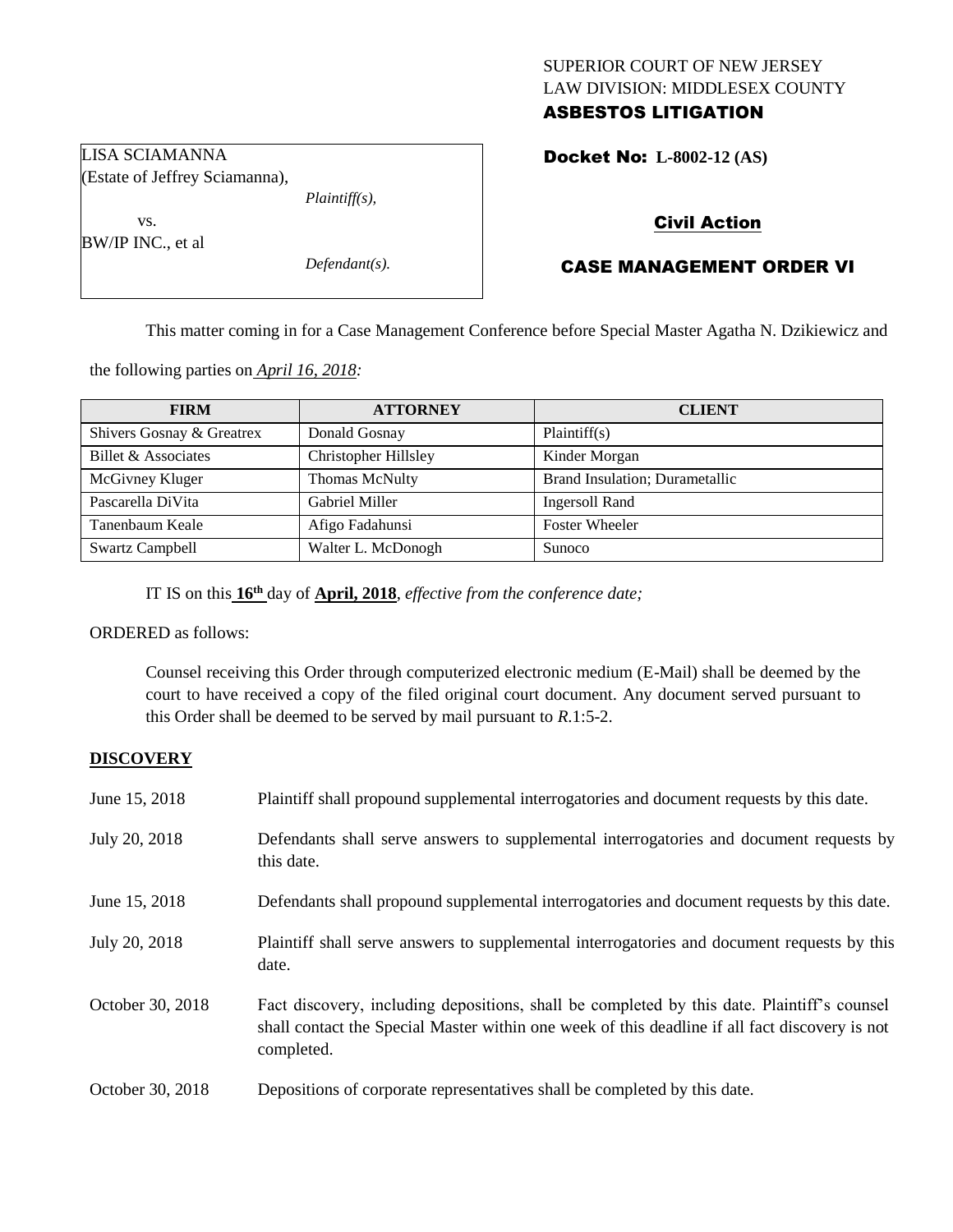## **EARLY SETTLEMENT**

October 26, 2018 Settlement demands shall be served on all counsel and the Special Master by this date.

## **SUMMARY JUDGMENT MOTION PRACTICE**

- October 26, 2018 Plaintiff's counsel shall advise, in writing, of intent not to oppose motions by this date.
- November 9, 2018 Summary judgment motions shall be filed no later than this date.
- December 7, 2018 Last return date for summary judgment motions.

## **MEDICAL DEFENSE**

- August 31, 2018 Plaintiff shall serve additional expert medical reports, if any, by this date.
- March 29, 2019 Defendants shall identify its medical experts and serve medical reports, if any, by this date. In addition, defendants shall notify plaintiff's counsel (as well as all counsel of record) of a joinder in an expert medical defense by this date.

## **LIABILITY EXPERT REPORTS**

- January 11, 2019 Plaintiff shall identify its liability experts and serve liability expert reports or a certified expert statement by this date or waive any opportunity to rely on liability expert testimony.
- March 29, 2019 Defendants shall identify its liability experts and serve liability expert reports, if any, by this date or waive any opportunity to rely on liability expert testimony.

### **ECONOMIST EXPERT REPORTS**

- January 11, 2019 Plaintiff shall identify its expert economists and serve expert economist report(s), if any, by this date or waive any opportunity to rely on economic expert testimony.
- March 29, 2019 Defendants shall identify its expert economists and serve expert economist report(s), if any, by this date or waive any opportunity to rely on economic expert testimony.

### **EXPERT DEPOSITIONS**

April 30, 2019 Expert depositions shall be completed by this date. To the extent that plaintiff and defendant generic experts have been deposed before, the parties seeking that deposition in this case must file an application before the Special Master and demonstrate the necessity for that deposition. To the extent possible, documents requested in a deposition notice directed to an expert shall be produced three days in advance of the expert deposition. The expert shall not be required to produce documents that are readily accessible in the public domain.

### **PRE-TRIAL AND TRIAL**

| August 16, 2018         | The settlement conference previously scheduled on this date is <b>cancelled</b> .                                                                                           |
|-------------------------|-----------------------------------------------------------------------------------------------------------------------------------------------------------------------------|
| April 17, 2019 @ 1:30pm | Settlement conference. All defense counsel shall appear with authority to negotiate<br>settlement and have a representative authorized to negotiate settlement available by |